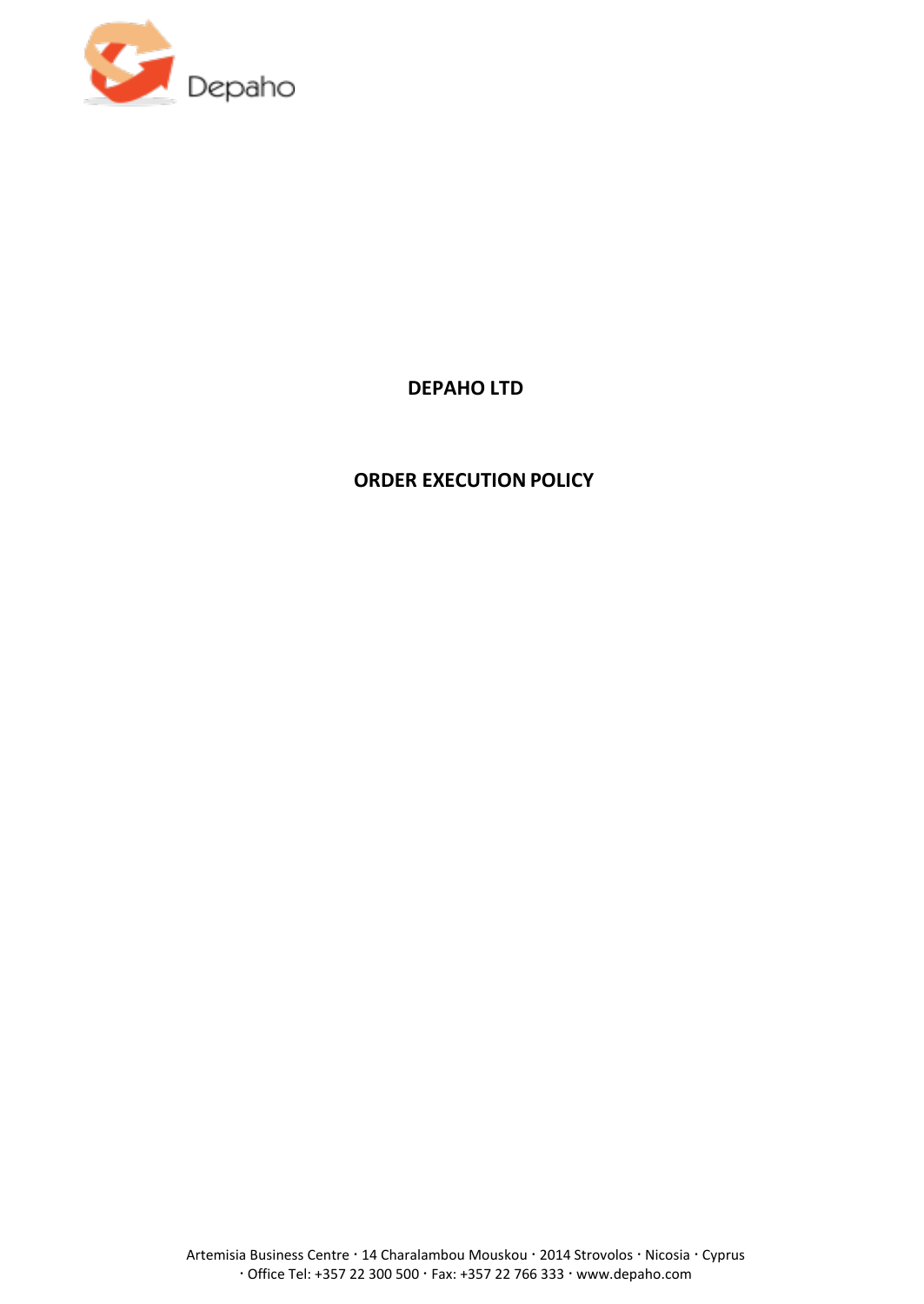

#### **Introduction**

Depaho Ltd (the **"Company**") is an Investment Firm regulated by the Cyprus Securities and Exchange Commission (license number 161/11). The Company is also authorised by the Financial Services Conduct Authority in South Africa (the **"FSCA"**) (license number 47709). Following the implementation of the second Markets in Financial Instruments Directive (MiFID II) in the European Union and in accordance with the Investment Services and Activities and Regulated Markets Law of 2017 (Cyprus Law 87(I)/2017) as this is amended from time to time, the Company is required to provide its Clients with its Order Execution Policy ( the**"Policy"**).

Under the above-mentioned legislation, the Company is required to take all sufficient steps to obtain the best possible result (or **"best execution**") on behalf of its Clients either when executing Client Orders or receiving and transmitting Orders for execution. The Policy sets out how the Company shall obtain best execution and provides appropriate information to its Clients on its Policy.

The present Policy forms part ofthe Agreement. By entering into the Agreement with the Company, Clients also agree to the terms and conditions of the Policy, as set out in this document.

# **Scope**

The Policy applies to retail and professional Clients. This Policy applies when receiving and transmitting Client Orders and/or executing Client Orders for the Financial Instruments provided by the Company. The Financial Instruments provided by the Company are derivatives of an underlying Financial Instrument, and it is up to the Company's sole discretion to decide which types of Financial Instruments to make available, and to publish the prices at which these can be traded. In relation to individual transactions in CFDs with the Execution Venues, either the Company or Naxex Belize Limited, an investment firm licensed and regulated by the Belize International Financial Services Commission with License No. IFSC/60/389/TS/19, may act as the counterparty to client trades. It should be noted that Naxex Belize Limited is a member of the group which the Company belongs to. The Client should also be aware of the existence of counterparty risk, which is the risk that the Company's Counterparty, i.e. Naxex Belize Limited, will default on its obligation to execute a Client Order. If such a case arises, the Company has in place appropriate measures in order to execute the Client Order.

If the Client decides to open a position in a Financial Instrument with the Company, then that Open Position can only be closed with the Company. The Client is given the option to place the following Orders for execution with the Company in the followingways:

• The Client places a market Order which is an Order instantly executed against a price that the Company has provided from the Execution Venues. The Client may attach to a market Order a Stop Loss and/or Take Profit. Stop Loss is an Order to limit Client's loss, whereas Take Profit is an Order to limit Client's profit. The Client may enter, cancel or modify the Stop Loss and/or Take Profit of an Open Position at any given moment. Once the position has been closed the Client cannot alter the Stop Loss or Take Profitlevels.

• The Client places a Pending Order, which is an Order to be executed at a later time at the price that the Client specifies. The Company shall monitor the Pending Order and when the price provided by the Company reaches the price specified by the Client, the Order shall be executed at that price. The following types of pending Orders are available: Buy Limit, Sell Limit, Buy Stop and Sell Stop. The Client may attach to any pending Order a Stop Loss and/or Take Profit. The Client may modify an Order before it is executed. Once the position has been closed the Client cannot alter the Stop Loss and Take Profit levels. The Client has no right to change or remove Stop Loss, Take Profit and Pending Orders if the price has reached the level of the execution. When a Client uses a Stop Loss and Take Profit for the same Order, the relationship between the two Orders shall be OCO (One Cancels the Other). In other words, when the Stop Loss level is reached the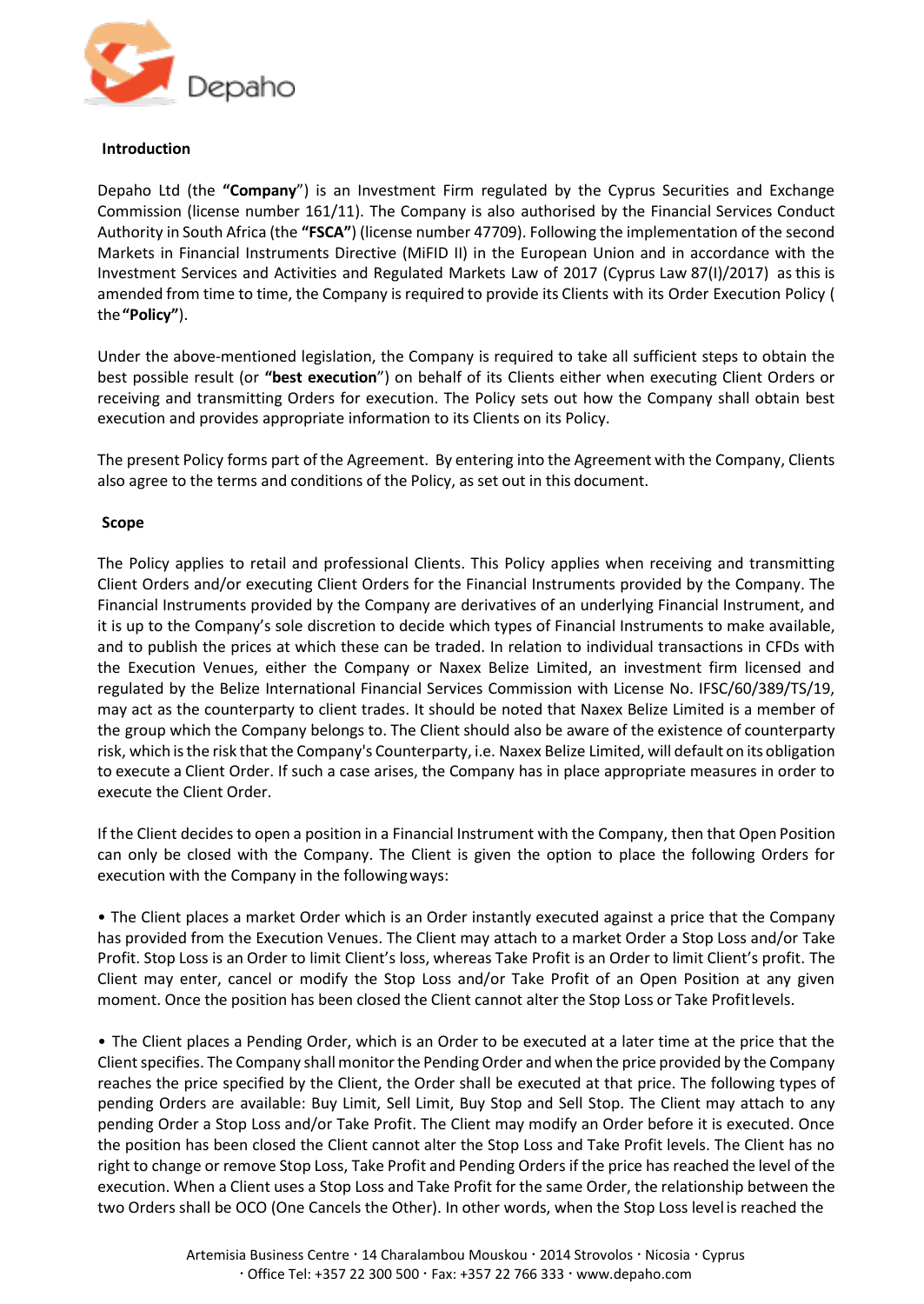

Take Profit Order shall be automatically cancelled and vice versa.

The Company follows the below order execution strategy:

When Clients place orders on the Platform, the Company receives the orders and transmits them via the Platform to the Execution Venue Naxex Belize Limited which then executes the orders, or alternatively, the Company executes the orders.

# **Best Execution**

The Company shall take all sufficient steps to obtain the best possible result for its Clients, taking into account collectively the following factors, which are considered as appropriate indicators of best execution, when executing Clients Orders against the Company's quoted prices:

# **1. Price**

For any given Financial Instrument the Company shall quote two prices: the higher price, or Ask Price, at which the Client can buy (i.e. go long) that Financial Instrument, and the lower price, or the Bid price, at which the Client can sell (i.e. go short) that Financial Instrument; collectively they are referred to as the Company's price. The difference between the Ask Price and the Bid Price of a given Financial Instrument is the spread. Short positions shall be closed at the ASK price (whether the transaction is closed manually by the Client, or through the Stop Loss or Take Profit). Long positions shall be closed at the BID price (whether the transactions are closed manually by the Client or through the Stop Loss or Take Profit). The Company's price for a given Financial Instrument is calculated by reference to the price of the relevant underlying Financial Instrument, which the Company obtains from third party external reference sources.

The Company's prices are constructed with reference to the given Financial Instrument list, which can be found on the Company's Website under the section [Product Sheet & Costs](https://www.fxgm.com/financial-products/product-sheet-costs/) available to all Clients. The Company updates its prices as frequently as the limitations of technology and communications links allow. The Company reviews its used third party external reference sources at least annually, to ensure that the data obtained continues to be competitive. The Company shall not quote any price outside the Company's Operating (Trading) Time, so no Orders can be placed by the Client during that time.

The price for a given contract is obtained through Naxex Belize Limited from a range of independent third party reference sources, who source their price feeds from relevant exchanges. Each provider's price feed is subjected to numerous defined checks and verifications, which are carried out by Naxex Belize Limited at individual financial instrument level, before being presented to the Company, and onto Clients.

Every price feed provided by Naxex Belize Limited is subject to numerous predetermined checks and verifications that occur close to real time, these checks and verifications are carried out by the Company at individual financial instrument level before the prices become publicly available for Clients to trade.

If the price feed falls outside of acceptable predetermined parameters when compared to the previous price feed received from the same price feed provider and creates a gap between the price, the price is deemed valid and becomes available for Clients to trade in case that such gap is a result of market volatility. However, if the gap is a result of technical issues faced by a price feed provider, the Company shall immediately cease to offer the prices provided and shall take all relevant actions to provide to the Client the appropriate price feed.

On a regular basis, the Company compares the prices provided by its Liquidity Provider against external price sources. This check ensures that there are no significant deviations in the prices quoted to the Company's Clients.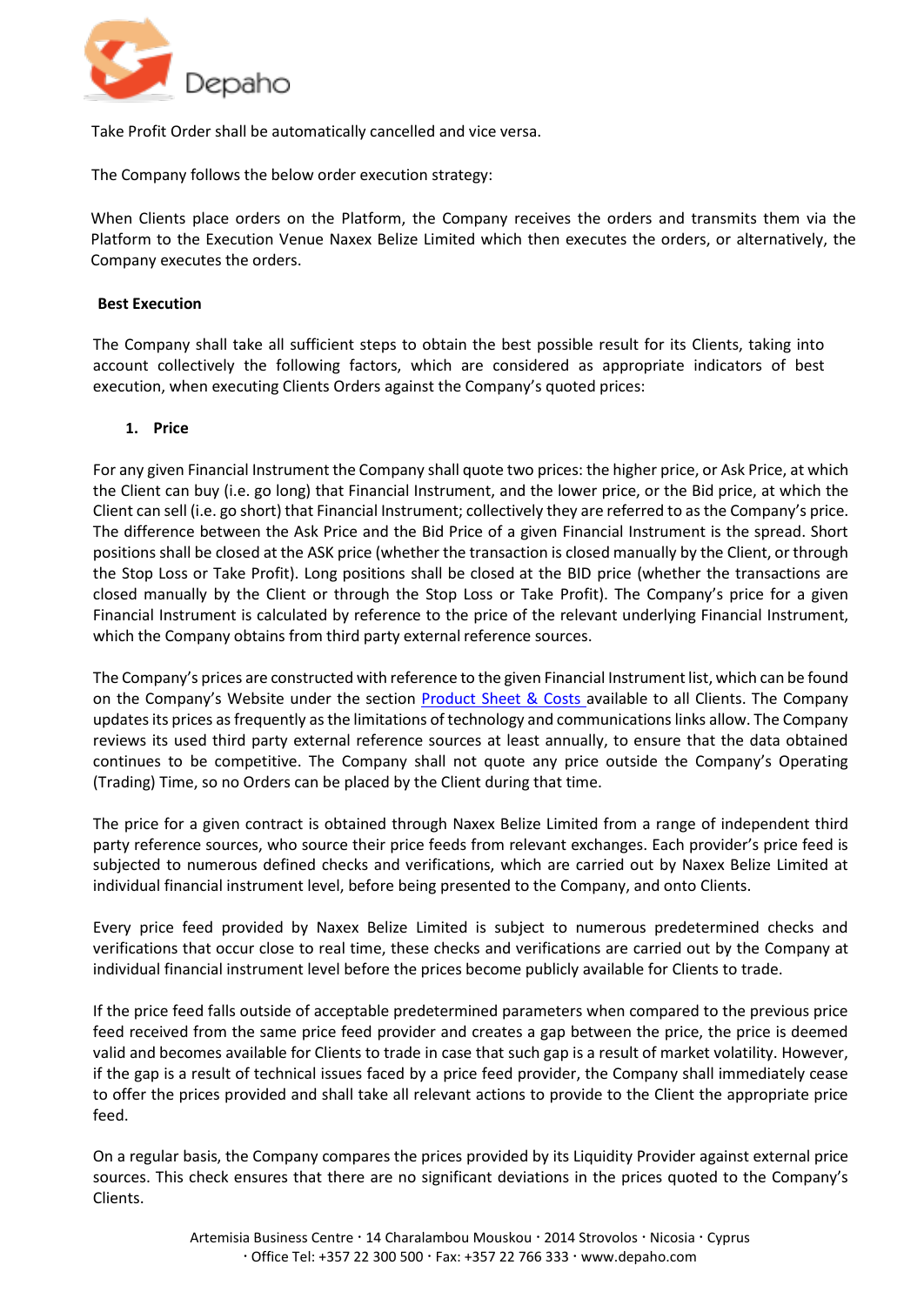

# **2. Orders**

Buy Stop, Sell Stop, Buy Limit, Sell Limit, Take Profit, Stop Loss, placed on Financial Instruments contracts are executed at the prices specified by the Client on the first current price touch. However, under certain trading conditions it may be impossible to execute Orders (Stop Loss, Take Profit, Buy Limit, Buy Stop, Sell Limit, Sell Stop) on any Financial Instrument contract at the declared price. In this case the Company has the right to execute the Order at the next best available price. This may occur, for example: at times of rapid price movement if the price rises or fallsin one trading session to such an extent that under the rules of the relevant exchange, trading is suspended or restricted; at trading session start moments; during volatile markets where pricesmay bemoving significantly upor downand away fromthe declared price; andduring news time. Another example is when the market opens after the weekend, at a different price from the time of closure, thus causing a price gap.

The Company makes every effort and necessary arrangements to provide the best possible price to its Clients, however, under certain circumstances as exemplified above, it may be impossible to guarantee the execution of any or all of the Pending Orders at the declared price.

# **3. Costs**

For opening a position in some types of Financial Instrumentsthe Client may be required to pay commission or financing fees, the amount of which is disclosed in the [Product](https://www.fxgm.com/financial-products/product-sheet-costs/) Sheet & Costs on the Company's Website. Commissions may be charged either in the form of a percentage of the overall value of the trade or as a fixed amount.

In the case of financing fees, the value of opened positions in some types of Financial Instruments is increased or reduced by a daily financing/rollover fee throughout the life of the contract. Financing fees are based on prevailing market interest rates, which may vary overtime.

For all types of Financial Instruments that the Company offers, the commission and financing fees are not incorporated into the Company's quoted price and are instead charged/paid explicitly to the Client's Trading Account.

# **4. Speed of Execution**

The Company or Naxex Belize Limited may either act as a principal on the Client's behalf as Execution Venues for the execution of Clients' Orders for Financial Instruments. The Company places a significant importance when executing Clients' Orders and strives to offer high speed of execution within the limitationsoftechnology and communicationslinks. The Company carries out a daily speed of execution check, which involves checking the speed of executed orders and comparing it with other Execution Venues. The Company is checking the average time that was needed for the trades of its Clients to be executed and ensures that its speed of execution falls within industry standards.

The use of any form of unstable Internet connection may result in delays in the transmission of data between the Client and the Company when using the Company's electronic trading Platform. The delay might result in sending out of date market Orders to the Company, which might be declined by the same, or requesting from the Client to retry to submit the Order.

If the Client undertakes transactions on an electronic system, he shall be exposed to risks associated with the system, including the failure of hardware and software (e.g. Internet and servers). The result of any system failure may be that the Order is either not executed according to the instructions or it is not executed at all. The Company does not accept any liability in the case of such a failure. The use of wireless connection or dial-up connection or any other form of unstable connection at the Client's end, may result in poor or interrupted connectivity or lack of signal strength, causing delays in the transmission of data between the Client and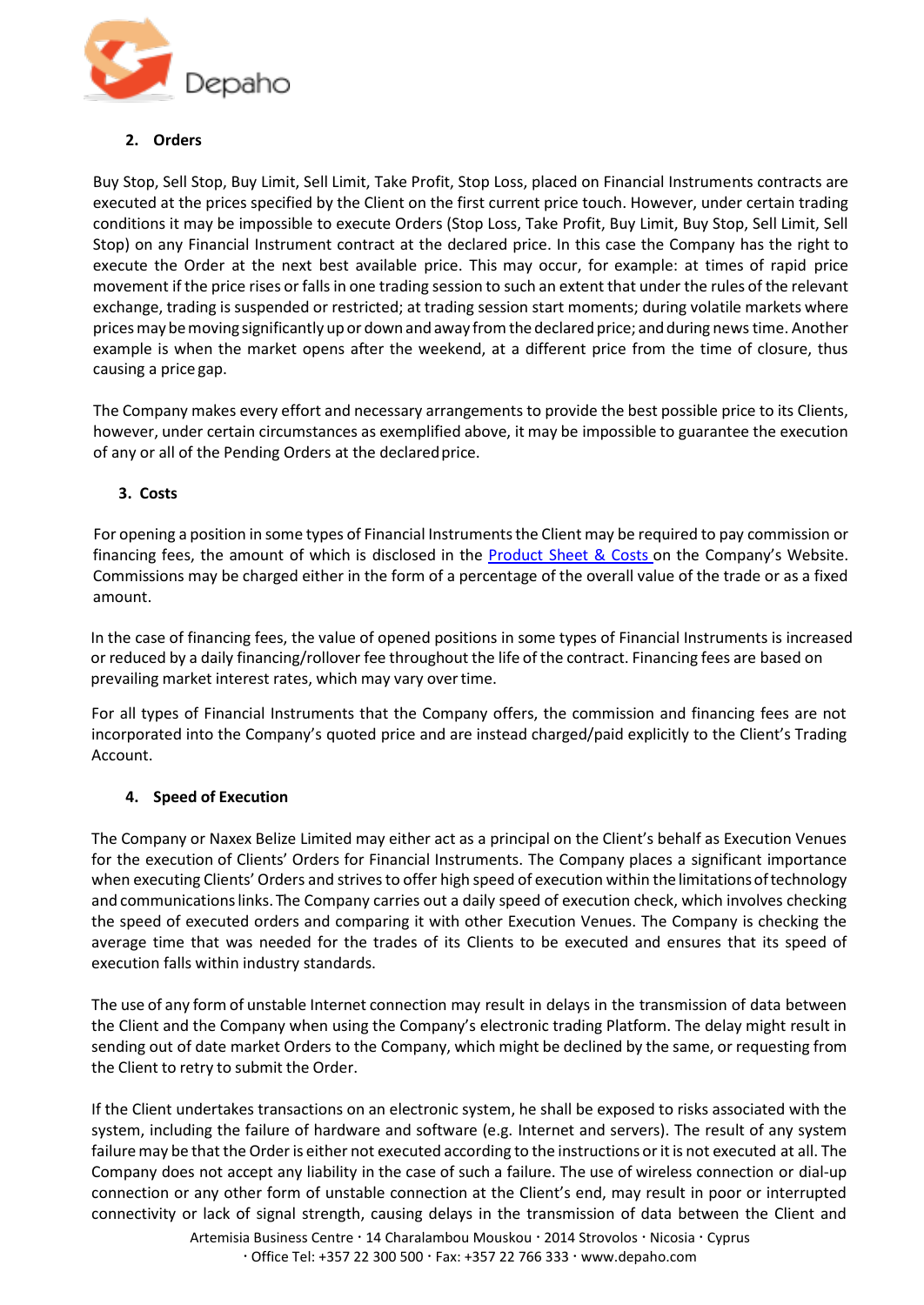

Company when using the Company's Platform. This delay may result in sending out of date market Orders to the Company, which might be declined by thesame.

The Client may request the Company to execute upon receipt, instructions conveyed by telephone, facsimile, e-mail or any other written or verbal means of communication that each of the present and future Account holders, attorneys and duly authorised representatives shall give individually to the Company, even if these instructions are not followed by a confirmation in writing. The Company does not accept any liability in case of a misunderstanding, error in the identification of the person giving the instruction or other errors on its part related to such method of communication and which may involve losses or other inconveniences for the Client. The Company reserves the right not to execute instructions transmitted by telephone or facsimile. Telephone conversations may be recorded and you will accept such recordings as conclusive and binding evidence of the instructions.

# **5. Likelihood of Execution**

The Company or Naxex Belize Limited may either act as an Execution Venue for the execution of the Client Orders in CFDs. So, in relation to individual CFD transactions, the Company or Naxex Belize Limited, whichever applicable, execute Client Orders on an own account basis as a counterparty towards the Clients.

The Company transmits Client Orders or arranges for their execution with the Execution Venues. The Company relies on its Liquidity Provider(s) for prices and available volume and transmits Client Orders for execution to the relevant counterparty. Execution of Client Orders will depend on the pricing and available liquidity of the said provider. Although the Company executes all Orders placed by Clients, it reserves the right to decline an Order of any type and/or to offer the Client a new price. In this case, the Client can either accept the new price or try again to place an Order at the market price.

# **6. Likelihood of Settlement**

The Company shall proceed to settlement of all transactions upon execution of such transactions.

# **7. Size ofOrder**

- a) Forex (CFDs): minimum size Order 5,000 Base Currency Units / FX CFDs: USD5,000 or equivalent amount in other currency;
- b) CFDs on value of Commodities, Stocks and Indexes = 1 Unit for a standard Account (1 Unit = 1 contract e.g. 100 ounces of Gold=100) with minimum size Order of USD5,000 or equivalent amount in other currency.

The Company reserves the right to decide on the minimum and maximum size of an Order (Lot size) based on the Client's profile and/or initial deposit. Although there is no maximum size of Orderthat the Client can place with the Company, the Company reservesthe right to decline an Order as explained in the Agreement entered into with the Client.

The Company reserves the right to limit the exposure of a Retail Client up to USD 30,000,000 per Account unless agreed otherwise with the Client.

# **8. Market Impact**

Some factors may rapidly affect the price of the underlying Financial Instruments from which the quoted Company price for these is derived. These factors may influence some of the factors under paragraph 2 of this Policy. The Company shall take all sufficient steps to obtain the best possible result for its Clients. The Company does not consider the above list exhaustive and the Order in which the above factors are presented shall not be taken as a priority factor.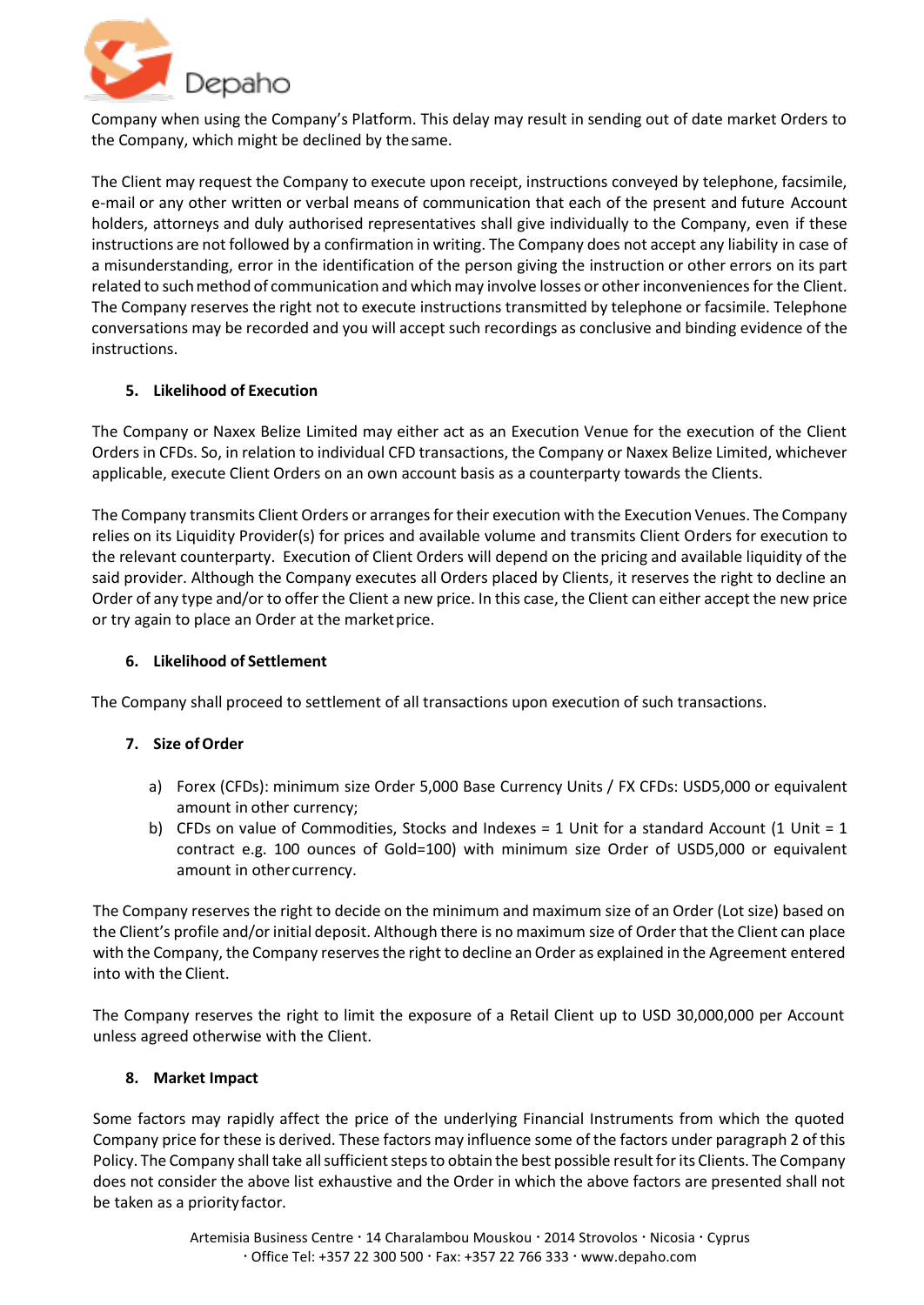

Nevertheless, whenever there is a specific instruction from the Client, the Company shall ensure that the Client Order is executed following the specific instruction or according to the next best available price.

The Company shall determine the relative importance of the above factors by using its commercial judgment and experience as per the information available on the market and taking into account the criteria described below:

- a) the characteristics of the Client including his categorization as Retail or Professional;
- b) the characteristics of the Client Order;
- c) the characteristics of the Financial Instrument that is the subject of that Order.

When executing an Order on behalf of a Retail Client, the best possible result shall be determined in terms of the total consideration, representing the price of the Financial Instruments and the costs relating to execution, which shall include all expenses incurred by the Client which are directly relating to the execution of the Order, including execution venue fees, clearing and settlement fees and any other fees paid to third parties involved in the execution of the Order.

# **Slippage**

You are warned that Slippage may occur when trading in CFDs. This is the situation when, at the time that an Order is presented for execution, the specific price shown to the Client may not be available; so, the Order shall be executed at the next best available price from the Client's requested price. Slippage is the difference between the expected price of an Order, and the actual price at which the Order was executed. Ifthe execution price is more favourable than the price requested by the Client, this is referred to as positive Slippage. If the executed price is worse than the price requested by the Client, thisis referred to as negative slippage.

Be advised that Slippage is a normal element when trading in Financial Instruments. It occurs most often during periods of illiquidity or higher volatility, for example due to news announcements, economic event or market openings, making it impossible to execute an Order at a specific price. In other words, your Order may not be executed at the declared price. It is noted that Slippage can also occur with Stop Loss, Take Profit and other types of Orders. The Company does not guarantee the execution of your Pending Orders at the price specified. However, the Order shall be executed at the next best available price from the price specified under the Pending Order.

The Company has set procedures to monitor slippage on a daily basis, which involves considering the slippage that has occurred against overall volume.

# **Hedging**

A hedged position is a position that reduces the exposure of your primary position. Hedged positions may be closed by the Client via his platform if the necessary margin is available. If the necessary margin is not available and the Client wishes to close any hedged positions, he must make the request by contacting the Brokerage Department on the phone line (+357)22300542 and giving verbal instructions.

# **Execution Venues**

Execution Venues are the entities with which the Orders are placed or to which the Company transmits Orders for execution. For the purposes of Orders for the Financial Instruments provided by the Company, the Company or Naxex Belize Limited may either act as Execution Venues for the execution of Client Orders.

The Operating (Trading) Time of the Company is around-the-clock, from Sunday 22:00:01 Greenwich Mean Time (GMT) through Friday 22:00:00 GMT. Non-working periods: from Friday 22:00:01 GMT through Sunday 22:00:00 GMT. Holidays are announced on the Company's Website.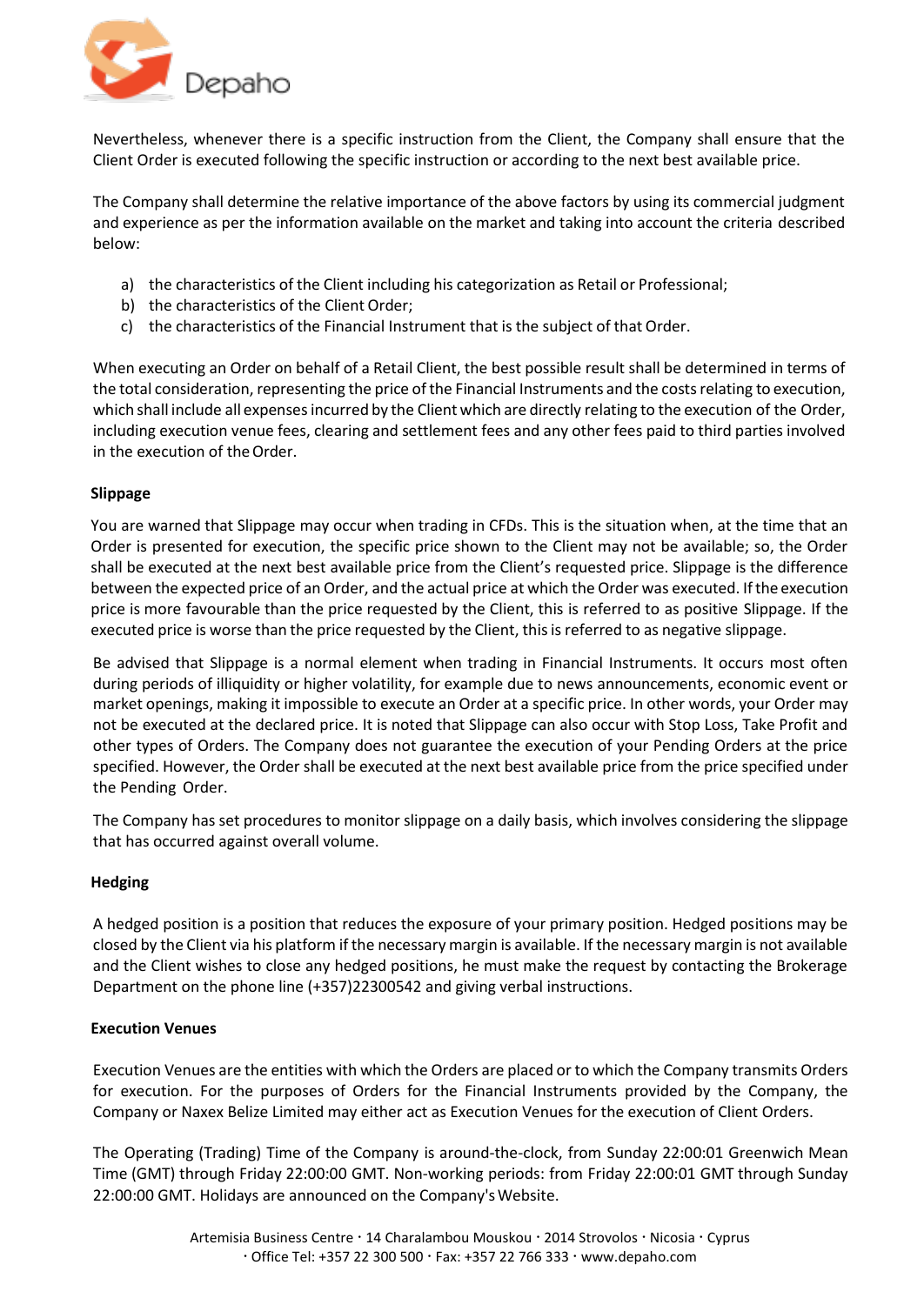

The Company places significant reliance on the above Execution Venue based on the above-mentioned factors and their relevant importance. It is the Company's policy to maintain such internal procedures and principles in order to act in the best interest of its Clients and provide them the best possible result.

 In selecting an Execution Venue, the Company takes into consideration, among other factors, the below criteria:

- The Execution Venue should be regulated.
- The Execution Venue should be capable of handling large volume of trades at any given time.
- The speed of execution should be within the standard industry average.
- The Execution Venue should have a demonstrated record of providing competitive commission rates and spreads.
- The Execution Venue should have a spectrum of products capable of meeting the Company's requirements.

The Client acknowledges and consents that the Transactions in Financial Instruments entered with the Company's Execution Venue are not undertaken on a recognized exchange; they are undertaken through the Company's Trading Platform (i.e. Over-The-Counter) and, accordingly, may expose the Client to greater risks than regulated exchange transactions.

The Company may not execute an Order or it may change the opening/closing price of an Order in case of any technical failure of the trading Platform or quote feeds. The Client shall close an Open Position of any given Financial Instrument during the opening hours of the Company's Trading Platform.

# **Monitoring and Review**

The Company's aim is to ensure that the trades are executed in the best interest of the Client and to reflect the high standards set out by the Company.

The Company performs various checks and monitors, among others, the prices of executed trades in order to ensure that they remain within acceptable variations and do not deviate significantly. The Company monitors and compares the prices provided by its Liquidity Provider against external price sources. The Company further monitors the spreads on regular basis to ensure that the Clients' trades are executed at the best price possible and within the limits set by the Company. These checks also include finding out on a daily basis the negative and positive slippage on executed trades, and monitoring whether the Client experiences symmetric slippage. The monitoring of slippage is performed by the Company on a daily basis. In order to verify the best possible outcome, the Company also checks the speed of execution on a daily basis. It is being emphasized that the Company also performs other checks additional to the above to ensure that the Client is provided the best possible outcome.

Furthermore, the Company shall monitor the effectiveness of this Policy on a regular basis and, in particular, the execution quality of the procedures explained in the Policy and, where appropriate, may correct any deficiencies.

The Company shall review the Policy at least annually, and whenever a material change occurs that affects the ability of the Company to continue to execute Client Orders with the best possible result on a consistent basis through its Execution Venue.

The Company shall notify its affected Clients on any changes to its Policy by publishing these on the Website available to all Clients.

Where a Client makes reasonable and proportionate requests for information about the Company's execution